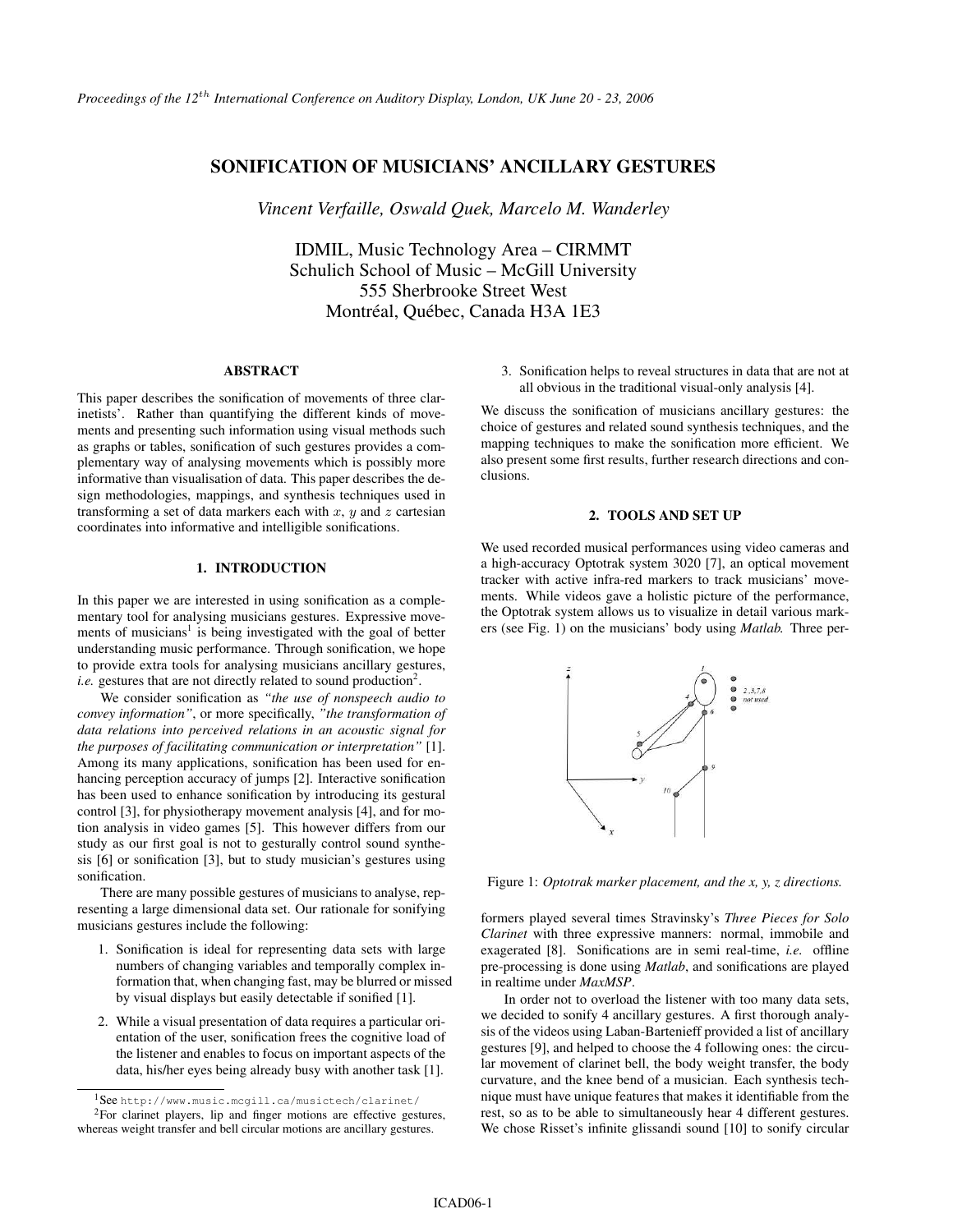| <b>Gesture Type</b>  | <b>Markers</b> | <b>Synthesis Technique</b>  |
|----------------------|----------------|-----------------------------|
| Clarinet bell        |                | Risset's infinite glissandi |
| circular movements   |                | (pitch)                     |
| Body weight transfer | 1, 7           | Additive synthesis          |
|                      |                | (tremolo rate)              |
| Body curvature       | 1, 6, 9        | Frequency modulation        |
|                      |                | (brightness)                |
| Knee bending         | 9.10           | Low-pass filtering          |
|                      |                | (brightness)                |

Table 1: *Summary of sonified gestures, affected markers, synthesis techniques and specific parameter mapped.*

motions of the bell. Body weight transfer is sonified using a beat interference technique based on additive synthesis. The body curvature reflecting how 'opened', 'straight' or 'rounded' the body is, is mapped to brightness of frequency modulation sounds [11]. Knee bending was sonified using white noise filtering, and mapped to the filter cut-off frequency (and so forth to brightness). More details about mapping are provided in sec. 3. Table 1 summarize the selected gestures, the affected markers and the synthesis technique for each gesture.

# 3. SONIFICATION STRATEGIES

In the following subsections we discuss the mapping strategies and synthesis techniques for each sonification.

# 3.1. Clarinet Bell Circular Movement



Figure 2: *Typical circular motion of a clarinet bell*,  $(x, y)$  *plan.* 

Previous studies showed that circular bell motions gestures are important ancillary gestures affecting sound production [6]. A typical example of circular motion is depicted in Fig. 2. Many variations of such movement are possible, for instance arcs, ellipses, and small diameter circles.

A current mean position  $M(t)$  with coordinates  $(\overline{x}, \overline{y})$  is computed using the N last positions  $P(t - i)$  with coordinates  $(x(t - i))$  $(i), y(t - i), i = 0, ..., N - 1$  of the current sample (at time t) and previous samples. We then compute the 2-norm distances  $d_N(t) = \sqrt{(x(t) - \overline{x})^2 + (y(t) - \overline{y})^2}$  between this mean and the last point. We also compute the angle (clockwise direction) between the vertical line and the vector going from the current mean to the current position using trigonometric functions. For  $\overline{x} \neq x(t)$ 

and  $\overline{y} \neq y(t)$  is is simplified as

$$
\theta_N(t) = \frac{\pi}{2}i_1 + \pi i_2 + \tan^{-1} \left| \frac{\overline{s} - x(t)}{\overline{y} - y(t)} \right| \tag{1}
$$

with the two indicators  $i_1$  and  $i_2$  defined as

$$
i_1 = \text{indic}\{(\overline{x} - x(t))(\overline{y} - y(t)) < 0\} \tag{2}
$$

$$
i_2 = \text{indic}\{\overline{x} - x(t) > 0\} \tag{3}
$$

Otherwise,  $\theta_N(t) = 0$  for  $\overline{x} = x(t)$  and  $\overline{y} \leq y(t)$ ,  $\theta_N(t) = \pi$  for  $\overline{x} = x(t)$  and  $\overline{y} > y(t)$ ,  $\theta_N(t) = \pi/2$  for  $\overline{x} < x(t)$  and  $\overline{y} = y(t)$  and

 $\theta_N(t) = 3\pi/2$  for  $\bar{x} > x(t)$  and  $\bar{y} = y(t)$ . Optimal value for N is around 200 when calculating  $d_N(t)$  and 60 for  $\theta_N(t)$ .

Risset's infinite glissandi sound [10] are a continuous version of the Shepard tones [12]. We chose them to sonify circular motions of the bell, since it was suggested that circular gestures are convenient control for 'circular' sounds [13]. Shepard tones consist of 10 sinusoidal components that are linearly spaced in logfrequency (*i.e.* the *i*<sup>th</sup> component's frequency is  $2^{i} f_0$ ,  $i = 1, ..., 10$ ). Pitch-shifting those sounds up or down gives rise to an eternally ascending/descending sound illusion. We linearly mapped  $d_N(t)$ to glissandi's amplitude  $a_{\text{glass}}(t) = \frac{d_N(t)}{d_{\text{max}}}$  and the circular motion angle to the panning angle as  $\theta_{\text{glass}}(t) = \frac{\pi}{4} \sin \theta_N(t)$ . The angle acceleration  $d^2\theta_N(t)/dt^2$  is low-pass filtered and mapped to the pitch shifting rate of the sinusoidal components as  $\frac{df_{\text{gliss}}}{dt}$  =  $h\left(\frac{d^2\theta_N(t)}{dt^2}\right)$ .

#### 3.2. Body Weight Transfer

Body weight transfer is the process of shifting the entire body from its original position to a certain direction: left, right, forward or backward. We used beat interference(resulting from the addition of two sinusoids of close frequencies) to give a distance measure between the musican's current position and his/her original position<sup>3</sup>. The weight transfer is mapped to the beats speed (or tremolo rate), increasing with the frequency difference. Panning is controlled from the  $x$  direction and amplitude from the  $y$  direction. A body weight transfer forward increases the loudness of the sonified sound, while backward decreases its loudness.

Fig. 3 shows the body movements of a musician based on the Optotrak markers on the head, shoulders and elbow. While all markers are highly correlated in the  $x$  direction (upper Fig. 3), the y-direction (lower Fig. 3) shows two different kinds of movements: genuine body weight transfer and breathing gestures. Breathing gestures are characterized by the elbow and head being  $\pi$  rad out of phase with each other; therefore we take the mean of markers 1 and 7 in the  $x$  and  $y$  directions which are sufficient to give a fairly accurate idea of where the entire body of the musician is (see Fig. 3). We map the x-distance to the panning angle as:

$$
\theta_{\text{interf.pan}} = g\left(\frac{|x(t) - x(0)|}{d_{\text{max}}}\right) \in \left[-\frac{\pi}{4}, \frac{\pi}{4}\right] \tag{4}
$$

with  $g$  the non-linear warping shown in Eq.  $(5)$ .

The y projected value is mapped to the amplitude  $a_{\text{interf}}(t)$  =  $\frac{y(t)-y(0)}{d_{\text{max}}}$ , and the norm 2 distance  $d_{\text{transfer}}(t)$  is mapped to the frequency difference  $\delta f_{\text{interf}} = \frac{d_{\text{transfer}}(t)}{d_{\text{max}}}$ .

 $3$ This additive synthesis has been used for surgical positioning [14].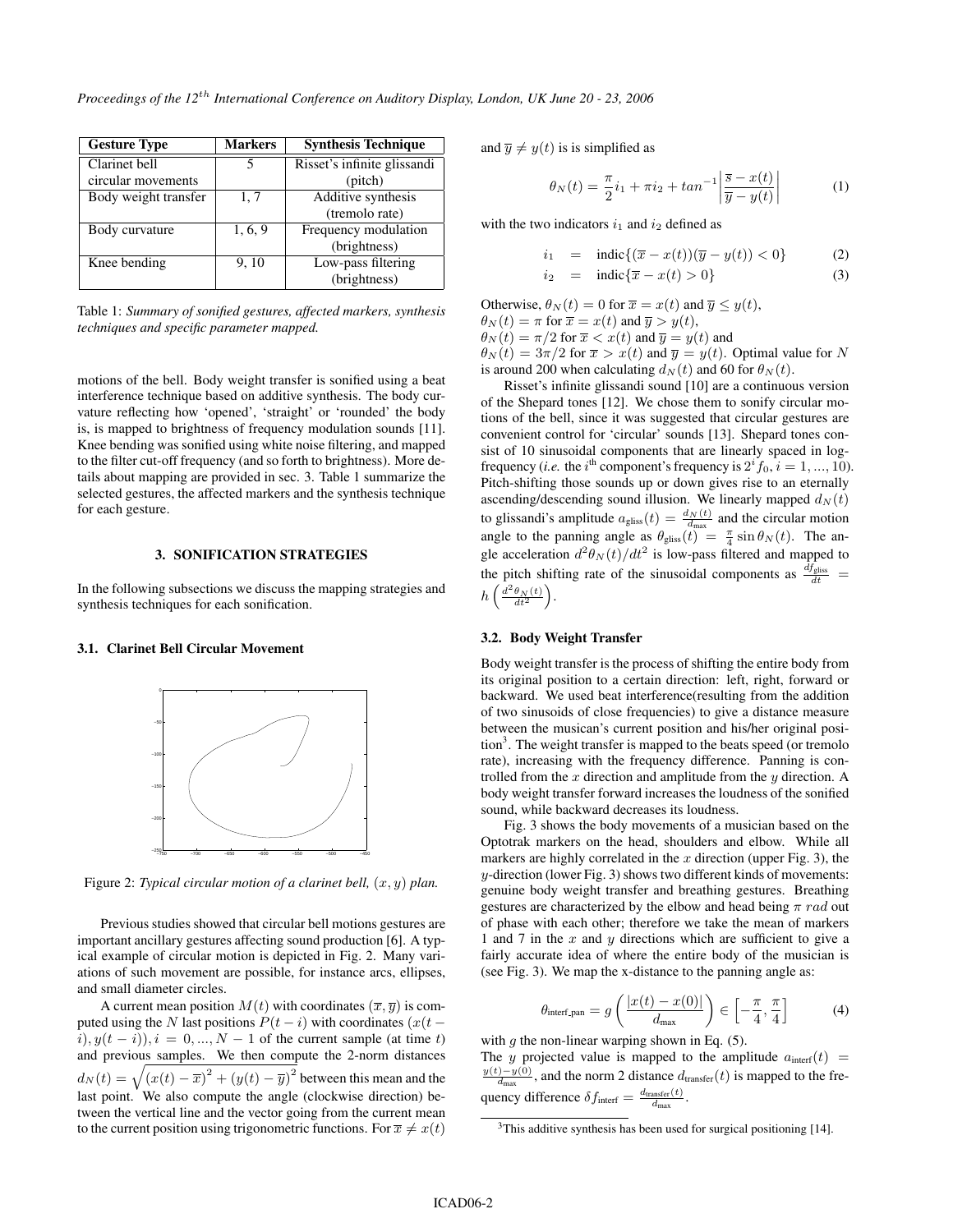

Figure 3: *Examples of clarinetist movement in the* x *direction (upper figure) and* y *direction (lower figure: markers 1 & 7 and their mean in bold).*

In mapping  $|x(0)-x(t)|$  to the panning angle, we used a nonlinear mapping function to highlight subtler body weight transfers, making the sonification more informative. The nonlinear function was given by noting  $z(t) = \frac{x(t) - 124}{173 - 75}$  as

$$
g(z) = \frac{\pi}{2} \sin\left(\frac{\pi}{2} \sin\left[\frac{\pi}{2} \sin\left(\pi z(t)\right)\right]\right)
$$
 (5)

for  $x(t) \in [75, 173]$ , otherwise  $g(z) = -\frac{\pi}{2}$  for  $x(t) < 75$  and  $g(z) = \frac{\pi}{2}$  for  $x(t) > 173$ . An amplitude parameter  $a_{\text{interf}}$  is introduced so that one only hears relevant changes in the body weight transfers (*i.e.* hear nothing when the musician is not moving) as  $a_{\text{interf}}(t) = h_{10} \left( \frac{\partial d_{\text{transfer}}(t)}{\partial t} \right)$  with  $h_{10}$  a order-10 mean average filter.

#### 3.3. Body Curvature



Figure 4: *The body curvature of a musician.*

We wish to hear a measure of the body curvature degree, from the markers situated on the head, shoulder and hip of a musician (Fig. 4). By analogy with the way a very directive instrument has its sound naturally lowpass filtered (and so 'darker') for a curved body, we chose to map curvature to the sound brightness. This can easily be achieved using frequency modulation [11]. Frequency modulation synthesis is a computationally efficient technique with 2 control parameters: modulation index (brightness control) and harmonicity ratio (timbre control).

The curvature k of the second degree polynomial  $f(x)$  fitting to three points (markers 1,  $6 \& 9$ ) is measured [15] as

$$
k = \frac{f''(x)}{(1 + [f'(x)]^2)^{3/2}}
$$
 (6)

It was evaluated at the shoulder marker coordinate. Examples of curvatures for three musicians are depicted in Fig. 5. We lineraly



Figure 5: *Curvature values for the musicians.*

map curvature  $k \in [-0.002, 0]$  to the modulation index as follows:  $m(t) = 10 \frac{k(t) + 0.002}{0.002} \in [0, 10]$  and the amplitude depends on the curvature absolute derivative as  $a(t) = \frac{\exp(600\left|\frac{dk}{dt}\right|)-1}{5.05}$ , enabling to only hear relevant changes in the data. The exponential weighting better lowers the volume of the low curvature values.

# 3.4. Knee Movement

When considering the sonification of knee movements, we decided to use the low frequency range, as the knees are at the lower body. Sound is synthesized by low pass filtering a white noise using a biquad filter. The hip to knees distance  $d_{\text{knee}}$  increases as the knees bend and decreases as they straighten. Once again, we only want to hear relative changes in the knees movement so we used the distance absolute derivative to compute the cut-off frequency (after applying an order-30 low-pass filter in order to remove jitter):

$$
f_c = 100 \cdot h_{30} \left( \left| \frac{\partial d_{\text{knee}}}{\partial t} \right| \right) \in [0, 200] \text{Hz}
$$
 (7)

where the low-pass absolute derivate varies in  $[0, 2]$ . An amplitude control  $a(t)$  is given loosely by  $a(t) = 1/x$ , using  $x = \frac{1}{100} f_c + 1$ to keep the energy constant. Thus a bigger knee movement corresponds to a higher cut-off frequency.

#### 4. DISCUSSION

The auditory scene aspect of sonification – in terms of frequency, amplitude, panning and timbre modulations – needs some special care so as to efficiently represent high-dimensional data sets. The frequency bands activated are an important feature: the sinusoidal components of Risset's glissandi have their greatest amplitude in the [100, 1000] Hz range. Body weight transfer sonification has a constant 440 Hz fundamental frequency; the FM sound carrier frequency was set to 318 Hz; and the low-pass filter cut-off frequency used for knee movement ranged in [0, 200] Hz. Despite that all the four sounds lie within the low and intermediate frequency range,